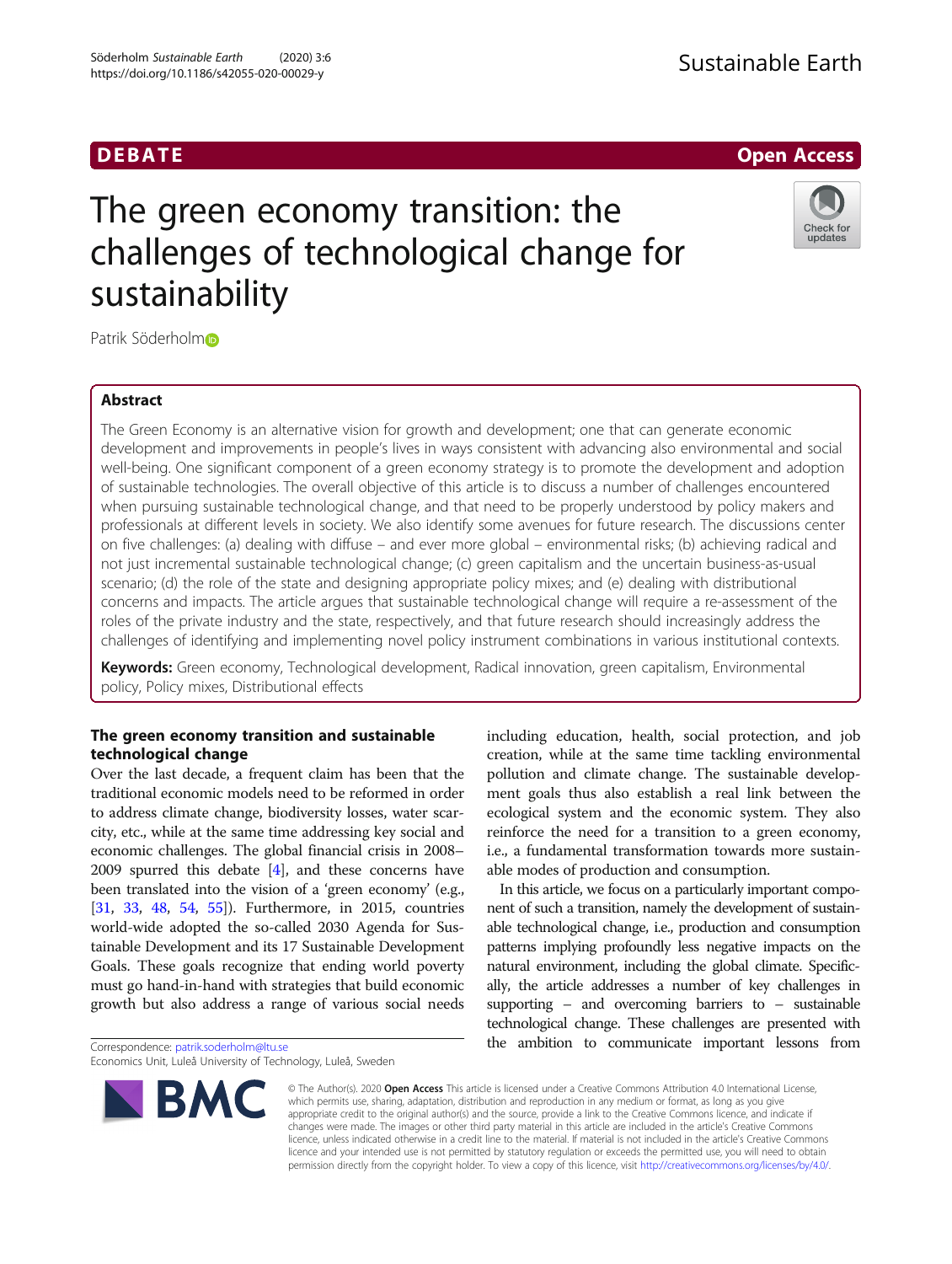academic research to policy makers and professionals as well as the general public.

Addressing climate and environmental challenges, clearly requires natural scientific knowledge as well as engineering expertise concerning the various technical solutions that can be adopted to mitigate the negative impacts (e.g., carbon-free energy technologies). However, pursuing sustainable technological change is also a societal, organizational, political, and economic endeavor that involves several non-technical challenges. For instance, the so-called transitions literature recognizes that many sectors, such as energy generation, water supply etc., can be conceptualized as socio-technical systems and/or innovation systems [\[24,](#page-9-0) [40](#page-10-0)]. These systems consist of networks of actors (individuals, private firms, research institutes, government authorities, etc.), the knowledge that these actors possess as well as the relevant institutions (legal rules, codes of conduct, etc.). In other words, the development of, for instance, new carbon-free technologies may often require the establishment of new value chains hosting actors that have not necessarily interacted in the past; this necessitates a relatively long process that can alter society in several ways, e.g., through legal amendments, changed consumer behavior, distributional effects, infrastructure development and novel business models.

In other words, beyond technological progress, economic and societal adjustment is necessary to achieve sustainable technological change. In fact, history is full of examples that illustrate the need to address the organizational and institutional challenges associated with technological change and innovation. In hindsight, the societal impacts of electricity in terms of productivity gains were tremendous during the twentieth century. Still, while electrical energy was discovered in the late 1870s, in the year 1900, less than 5% of mechanical power in American factories was supplied by electric motors and it took yet another 20 years before their productivity soared [[14](#page-9-0)]. An important reason for the slow diffusion of electric power was that in order to take full advantage of the new technology, existing factories had to change the entire systems of operation, i.e., the production process, the architecture, the logistics as well as the ways in which workers were recruited, trained and paid.<sup>1</sup> A similar story emerges when considering the impact of computers on total productivity during the second half of the twentieth century. For long, many companies invested in computers for little or no reward. Also in this case, however, the new technology required systemic changes in order for companies to be able to take advantage of the computer. This meant, for instance, decentralizing, outsourcing, and streamlining supply chains as well as offering more choices to consumers [[9\]](#page-9-0).

This key argument that the adoption of new technology has to be accompanied by systemic changes, applies both to the company as well as the societal level. Any novel solutions being developed must take into account the complexity of the interdependencies between different types of actors with various backgrounds, overall market dynamics, as well as the need for knowledge development and institutional reforms. In fact, the need for systemic changes may be particularly relevant in the case of green technologies, such as zero-carbon processes in the energy-intensive industries (see further below).

Against this background, the issue of how to promote sustainable technological change has received increasing attention in the policy arena and in academic research. The main objective of this article is therefore to discuss some of the most significant societal challenges in pursuing such change, and outline key insights for policy makers as well as important avenues for future research. In doing this, we draw on several strands of the academic literature. The article centers on the following five overall challenges:

- Dealing with diffuse and ever more global environmental risks
- Achieving radical and not just incremental sustainable technological change;
- The advent of green capitalism: the uncertain business-as-usual scenario
- The role of the state: designing appropriate policy mixes
- Dealing with distributional concerns and impacts

The first two challenges address the various types of structural tasks that are required to pursue sustainable technological change, and the barriers that have to be overcome when pursuing these tasks. The remaining points concern the role and the responsibility of different key actors in the transition process, not least private firms and government authorities. Each of these five challenges in turn involves more specific challenges, and these are identified and elaborated under each heading. We also provide hints about how to address and manage these challenges, but specific solutions will likely differ depending on the national or regional contexts. The paper concludes by briefly outlining some key avenues for future research, and with an emphasis on research that can assist a green socio-technical transition. $<sup>2</sup>$ </sup>

 ${}^{1}$ For instance, in the new system, workers had more autonomy and flexibility (e.g., [[28\]](#page-9-0)).

<sup>&</sup>lt;sup>2</sup>Clearly, given the focus on sustainable technological change, this article does not address all dimensions of the transition to a green economy. Heshmati [[31\]](#page-9-0) provides a recent review of the green economy concept, its theoretical foundations, political background and developmental strategies towards sustainable development. See also Megwai et al. [\[41](#page-10-0)] for an account of various green economy initiatives with a specific focus on developing countries, and Bartelmus [\[5](#page-9-0)] for a critical discussion of the link between the green economy and sustainable development.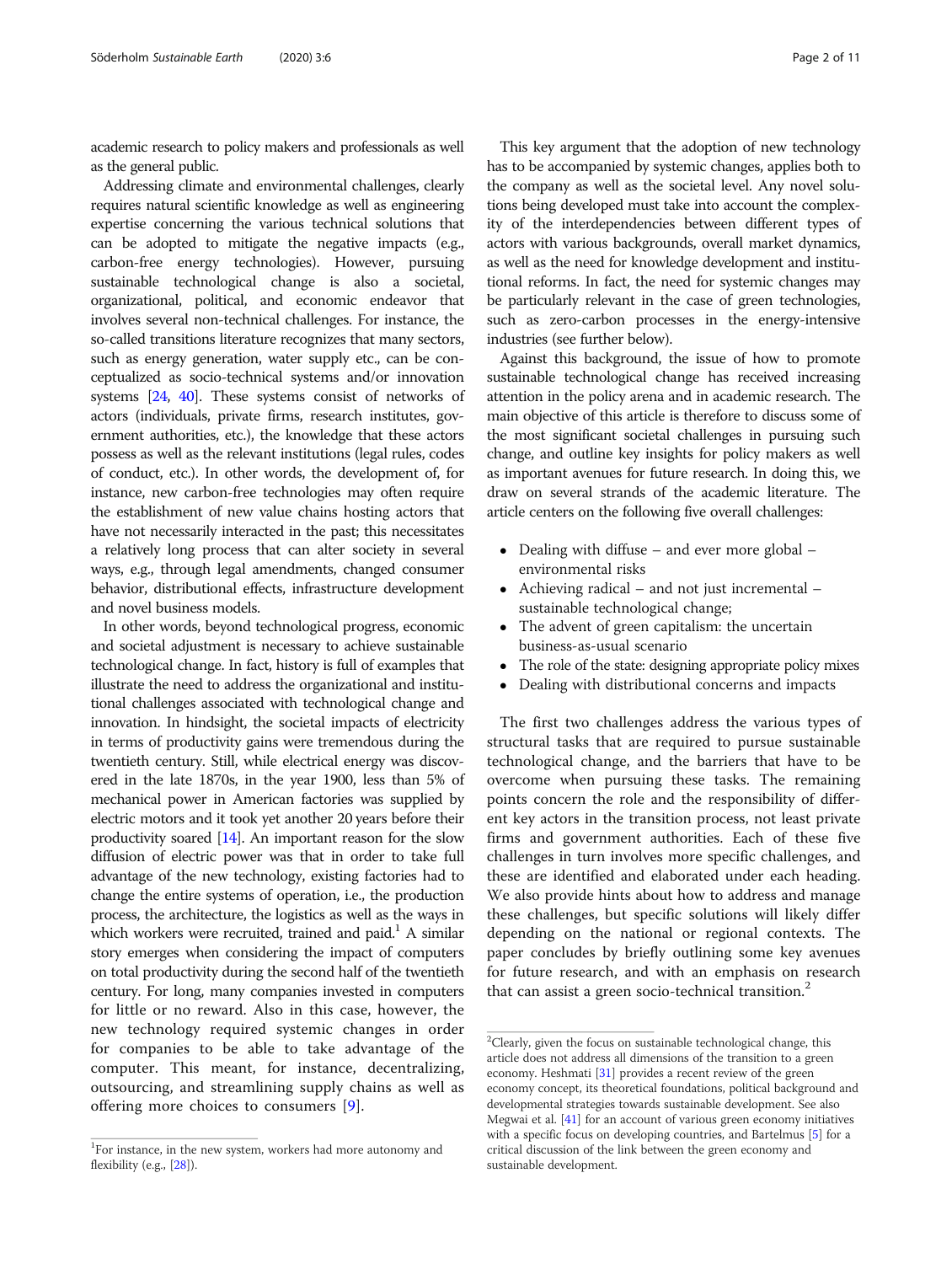## Dealing with diffuse – and ever more global – environmental risks

With the advent of modern environmental policy in the 1960s, stringent regulations were imposed on emissions into air and water. However, the focus was more or less exclusively on stationary pollution sources (i.e., industrial plants), which were relatively easy to monitor and regulate, e.g., through plant-specific emission standards. In addition, during this early era there was a strong emphasis on local environmental impacts, e.g., emissions into nearby river basins causing negative effects on other industries and/or on households in the same community.

Over the years, though, the environmental challenges have increasingly been about targeting various types of diffuse emissions. These stem from scattered sources such as road transport, shipping, aviation, and agriculture. Pollution from diffuse sources takes place over large areas and individually they may not be of concern, but in combination with other diffuse sources they can cause serious overall impacts. The growing importance of global environmental challenges such as climate change in combination with globalization and more international trade in consumer products, adds to this challenge. Managing these issues often requires international negotiations and burden-sharing, which in itself have proved difficult [[12\]](#page-9-0). The difficulties in reaching a stringent-enough global climate agreement illustrate this difficulty.

Diffuse emissions are typically difficult to monitor and therefore also to regulate. For instance, environmental authorities may wish to penalize improper disposal of a waste product since this would help reduce various chemical risks, but such behavior is typically clandestine and difficult to detect. Plastic waste is an apt example; it stems from millions of consumer products, is carried around the world by the currents and winds, and builds up microplastics, particularly in the sea. Many dangerous substances, including chemicals such as solvents and phthalates, are embedded in consumer products, out of which many are imported. Monitoring the potential spread of these substances to humans and the natural environment remains difficult as well. Technological innovation that permits better tracing and tracking of materials should therefore be a priority (see also [[21\]](#page-9-0)).

In order to address these diffuse environmental impacts, society has to find alternative – yet more indirect – ways of monitoring and regulating them. This could translate into attempts to close material cycles and promote a circular economy, i.e., an economy in which the value of products, materials and resources are maintained as long as possible  $[19]$  $[19]$ . In practice, this implies an increased focus on reduction, recycling and re-use of virgin materials [\[30](#page-9-0)], material and energy efficiency, as well as sharing of resources (often with the help of various digital platforms such as Uber and Airbnb). In other words, rather than regulating emissions as close to damage done as possible, the authorities may instead support specific activities (e.g., material recycling) and/ or technologies (e.g., low-carbon production processes) that can be assumed to correlate with reduced environmental load.

Addressing diffuse emissions in such indirect ways, though, is not straightforward. In several countries, national waste management strategies adhere to the socalled waste hierarchy (see also the EU Waste Framework Directive). This sets priorities for which types of action should be taken, and postulates that waste prevention should be given the highest priority followed by re-use of waste, material recycling, recovery of waste and landfill (in that order). Even though research has shown that this hierarchy is a reasonable rule of thumb from an environmental point of view [[42](#page-10-0)], it is only a rule of thumb! Deviations from the hierarchy can be motivated in several cases and must therefore be considered (e.g., [\[58](#page-10-0)]).<sup>3</sup>

One important way of encouraging recycling and reuse of products is to support product designs that factor in the reparability and reusability of products. Improved recyclability can also benefit from a modular product structure (e.g., [\[20\]](#page-9-0)). However, this also comes with challenges. Often companies manufacture products in such ways that increase the costs of recycling for downstream processors, but for institutional reasons, there may be no means by which the waste recovery facility can provide the manufacturer with any incentives to change the product design  $[11, 46]$  $[11, 46]$  $[11, 46]$ . One example is the use of multi-layer plastics for food packaging, which could often be incompatible with mechanical recycling.

While the promotion of material and energy efficiency measures also can be used to address the problem of diffuse environmental impacts, it may be a mixed blessing. Such measures imply that the economy can produce the same amount of goods and services but with less material and energy inputs, but they also lead to a so-called rebound effect [\[27](#page-9-0)]. Along with productivity improvements, resources are freed and can be used to increase the production and consumption of other goods. In other words, the efficiency gains may at least partially be cancelled out by increased consumption elsewhere in the economy. For instance, if consumers choose to buy fuel-efficient cars, they are able to travel more or spend the money saved by lower fuel use on other products, which in turn will exploit resources and lead to emissions.

<sup>&</sup>lt;sup>3</sup>For instance, it is typically less negative for the environment to landfill a substantial share of mining waste such as hard rock compared to recycling. Hard rock typically causes little environmental damage, except aesthetically, unless such waste interacts with surface or ground water [\[17\]](#page-9-0).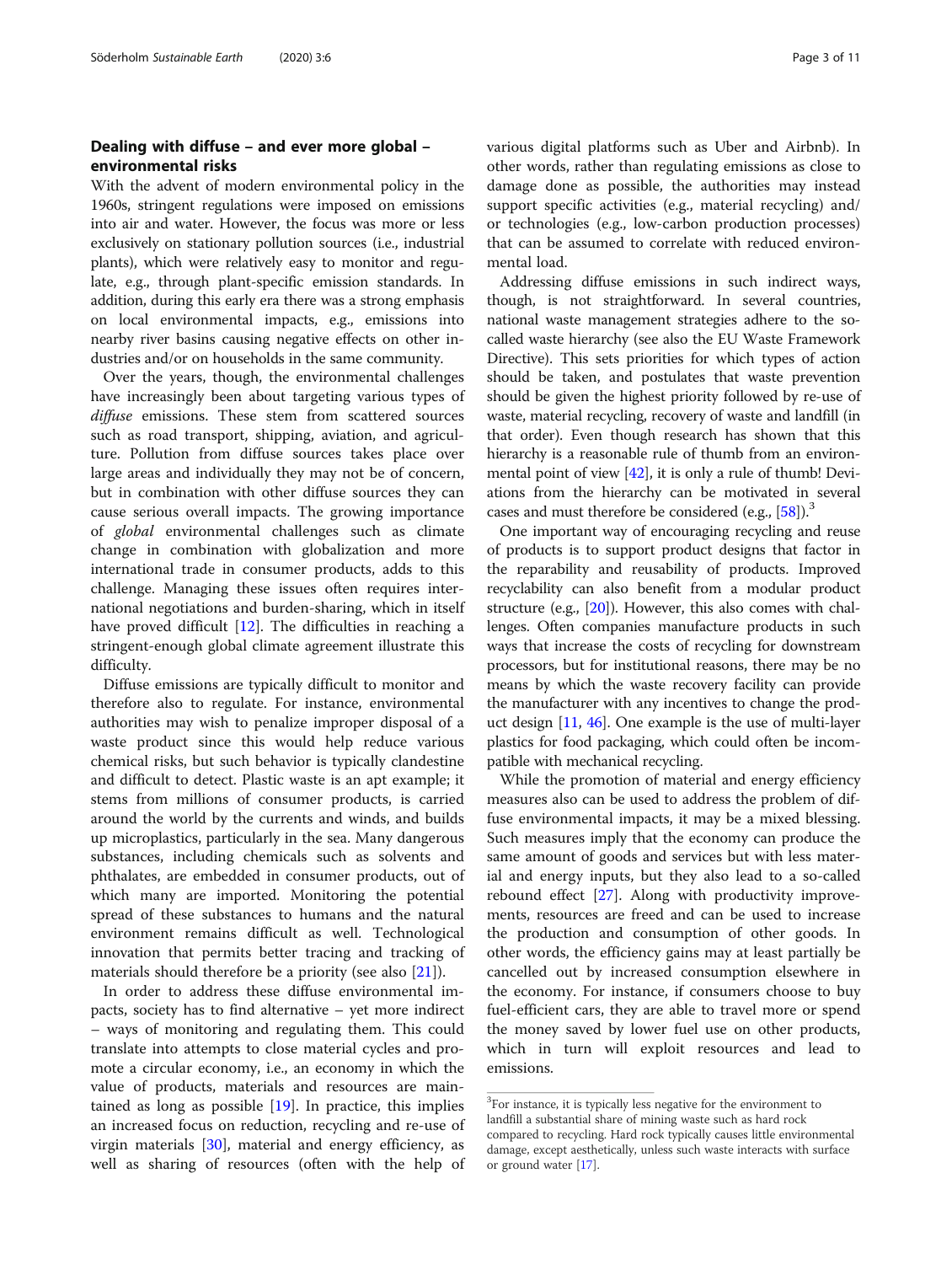Finally, an increased focus on circular economy solutions will imply that the different sectors of the economy need to become more interdependent. This interdependency is indeed what makes the sought-after efficiency gains possible in the first place. This in turn requires new forms of collaborative models among companies, including novel business models. In some cases, though, this may be difficult to achieve. One example is the use of excess heat from various process industries; it can be employed for supplying energy to residential heating or greenhouses. Such bilateral energy cooperation is already quite common (e.g., in Sweden), but pushing this even further may be hard and/or too costly. Investments in such cooperation are *relation-specific*  $[60]$  $[60]$ , i.e., their returns will depend on the continuation of the relationships. The involved companies may be too heterogeneous in terms of goals, business practices, planning horizons etc., therefore making long-term commitment difficult. Moreover, the excess heat is in an economic sense a byproduct, implying that its supply will be constrained by the production of the main product. Of course, this is valid for many other types of waste products as well, e.g., manure digested to generate biogas, secondary aluminum from scrapped cars.

In brief, the growing importance of addressing diffuse emissions into the natural environment implies that environmental protection has to build on indirect pollution abatement strategies. Pursuing each of these strategies (e.g., promoting recycling and material efficiency), though, imply challenges; they may face important barriers (e.g., for product design, and byproduct use) and could have negative side-effects (e.g., rebound effects). Moreover, a focus on recycling and resource efficiency must not distract from the need to improve the tracing and tracking of hazardous substances and materials as well as provide stronger incentives for product design. Both technological and organizational innovations are needed.

## Achieving radical – and not just incremental – sustainable technological change

Incremental innovations, e.g., increased material and energy efficiency in existing production processes, are key elements for the transition to a green economy. However, more profound – and even radical – technological innovation is also needed. For instance, replacing fossil fuels in the transport sector as well as in iron and steel production requires fundamental technological shifts and not just incremental efficiency improvements (e.g., [[1\]](#page-9-0)). There are, however, a number of factors that will make radical innovation inherently difficult. Below, we highlight three important obstacles.

First, one obstacle is the risk facing firms that invest in technological development (e.g., basic R&D, pilot tests etc.) in combination with the limited ability of the capital market to handle the issue of long-term risktaking. These markets may fail to provide risk management instruments for immature technology due to a lack of historical data to assess risks. There are also concerns that the deregulation of the global financial markets has implied that private financial investors take a more short-term view [\[44](#page-10-0)]. In fact, research also suggests that due to agency problems within private firms, their decision-making may be biased towards short-term payoffs, thus resulting in myopic behavior also in the presence of fully efficient capital markets [[53](#page-10-0)].

Second, private investors may often have weak incentives to pursue investments in long-term technological development. The economics literature has noted the risks for the under-provision of public goods such as the knowledge generated from R&D efforts and learning-bydoing (e.g., [[38](#page-9-0)]). Thus, private companies will be able to appropriate only a fraction of the total rate-of-return on such investment, this since large benefits will also accrue to other companies (e.g., through reverse engineering). Due to the presence of such knowledge spillovers, investments in long-term technological development will become inefficient and too modest.

Third, new green technologies often face unfair competition with incumbent technologies. The incumbents, which may be close substitutes to their greener competitors, will be at a relative competitive advantage since they have been allowed to expand during periods of less stringent environmental policies as well as more or less tailor-made institutions and infrastructures. This creates path-dependencies, i.e. where the economy tends to be locked-in to certain technological pathways [[2\]](#page-9-0). In general, companies typically employ accumulated technology-specific knowledge when developing new products and processes, and technology choices tend to be particularly self-reinforcing if the investments are characterized by high upfront costs and increasing returns from adoption (such as scale, learning and network economies). Existing institutions, e.g., laws, codes of conduct, etc., could also contribute to path dependence since these often favor the incumbent (e.g., fossil-fuel based) technologies [[57\]](#page-10-0).

The above three factors tend to inhibit all sorts of long-run technological development in the private sector, but there is reason to believe that they could be particularly troublesome in the case of green technologies. First, empirical research suggests that green technologies (e.g., in energy and transport) generate large knowledge spillovers than the dirtier technologies they replace [\[15,](#page-9-0) [49](#page-10-0)]. Moreover, while the protection of property rights represents one way to limit such spillovers, the patenting system is subject to limitations. For instance, Neuhoff [\[43\]](#page-10-0) remarks that many sustainable technologies: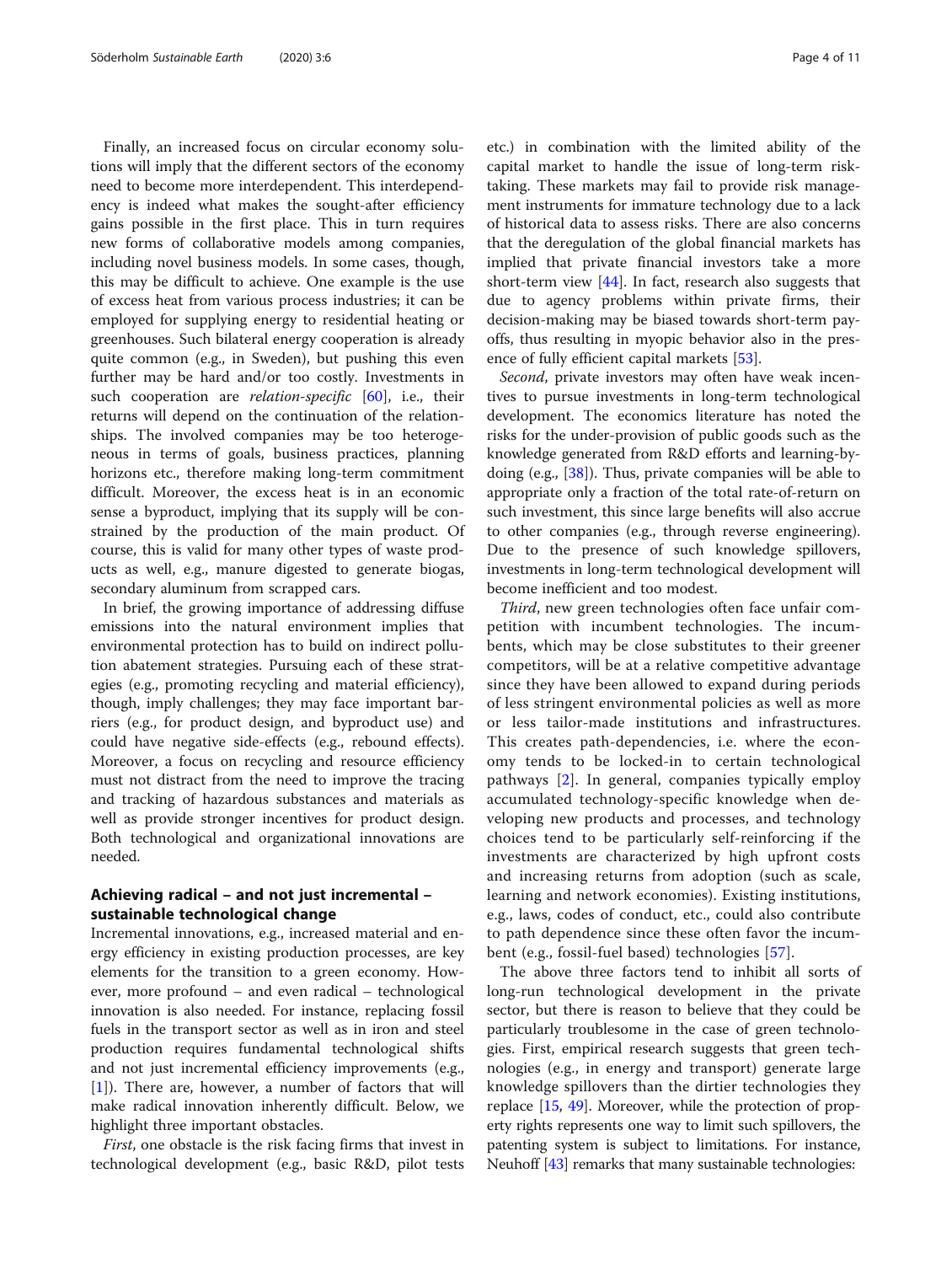"consist of a large set of components and require the expertise of several firms to improve the system. A consortium will face difficulties in sharing the costs of 'learning investment', as it is difficult to negotiate and fix the allocation of future profits," (p. 98).

These are generally not favorable conditions for effective patenting. Process innovations, e.g., in industry, are particularly important for sustainable technology development, but firms are often more likely to employ patents to protect new products rather than new processes  $[39]$  $[39]$  $[39]$ <sup>4</sup>

Furthermore, one of the key socio-technical systems in the green economy transition, the energy system, is still today dominated by incumbent technologies such as nuclear energy and fossil-fueled power, and exhibits several characteristics that will lead to path dependent behavior. Investments are often large-scale and exhibit increasing returns. Path dependencies are also aggravated by the fact that the outputs from different energy sources – and regardless of environmental performance – are more or less perfect substitutes. In other words, the emerging and carbon-free technologies can only compete on price with the incumbents, and they therefore offer little scope for product differentiation. In addition, the energy sectors are typically highly regulated, thus implying that existing technological patterns are embedded in and enforced by a complex set of institutions as well as infrastructure.

In brief, technological change for sustainability requires more radical technological shifts, and such shifts are characterized by long and risky development periods during which new systemic structures – i.e., actor networks, value chains, knowledge, and institutions – need to be put in place and aligned with the emerging technologies. Overall, the private sector cannot alone be expected to generate these structures, and for this reason, some kind of policy support is needed. Nevertheless, in order for any policy instrument or policy mix to be efficient, it has to build on a proper understanding of the underlying obstacles for long-run technological development. As different technologies tend to face context-specific learning processes, patenting prospects, risk profiles etc., technology-specific support may be needed (see also below).

## The advent of green capitalism: the uncertain business-as-usual scenario

At least since the advent of the modern environmental debate during the 1960s, economic and environmental goals have been perceived to be in conflict with each other. Business decisions, it has been argued, build on pursuing profit-maximization; attempts to address environmental concerns simultaneously will therefore imply lower profits and reduced productivity. However, along with increased concerns about the environmental footprints of the global economy and the growth of organic products and labels, material waste recycling, climate compensation schemes etc., sustainability issues have begun to move into the mainstream business activities. In fact, many large companies often no longer distinguish between environmental innovation and innovation in general; the environmental footprints of the business operations are almost always taken into consideration during the innovation process (e.g., [\[47\]](#page-10-0)).

Some even puts this in Schumpeterian terms, and argues that sustainable technological change implies a "new wave of creative destruction with the potential to change fundamentally the competitive dynamics in many markets and industries,"  $([37], p. 315)$  $([37], p. 315)$  $([37], p. 315)$ . The literature has recognized the potentially important roles that so-called sustainability entrepreneurs can play in bringing about a shift to a green economy; these types of entrepreneurs seek to combine traditional business practices with sustainable development initiatives (e.g., [[25](#page-9-0)]). They could disrupt established business models, cultures and consumer preferences, as well as help reshape existing institutions. Just as conventional entrepreneurs, they are agents of change and offer lessons for policy makers. However, the research in this field has also been criticized for providing a too strong focus on individual success stories, while, for instance, the institutional and political factors that are deemed to also shape the priorities made by these individuals tend to be neglected (e.g., [\[13\]](#page-9-0)).

Ultimately, it remains very difficult to anticipate how far voluntary, market-driven initiatives will take us along the long and winding road to the green economy. In addition to a range of incremental developments, such as increased energy and material efficiency following the adoption of increased digitalization, industrial firms and sustainability entrepreneurs are likely to help develop new and/or refined business models (e.g., to allow for increased sharing and recycling of resources) as well as adopt innovations commercially. In the future, businesses are also likely to devote greater attention to avoiding future environmental liabilities, such as the potential costs of contaminated land clean-up or flood risks following climate change. Far from surprising, large insurance companies were among the first to view climate change as a risk to their viability. One response was the

 $4$ In fact, patents protecting intellectual property rights could even slow down the diffusion of green technologies offering deep emission reductions by creating a bias towards development of close-tocommercial technologies. For instance, Budish et al. [\[10\]](#page-9-0) shows that while patents award innovating companies a certain period of market exclusivity, the effective time period may be much shorter since some companies choose to file patents at the time of discovery rather than at first sale. One consequence of this is that the patent system may provide weak incentives for companies to engage in knowledge generation and learning about technologies that face a long time between invention and commercialization.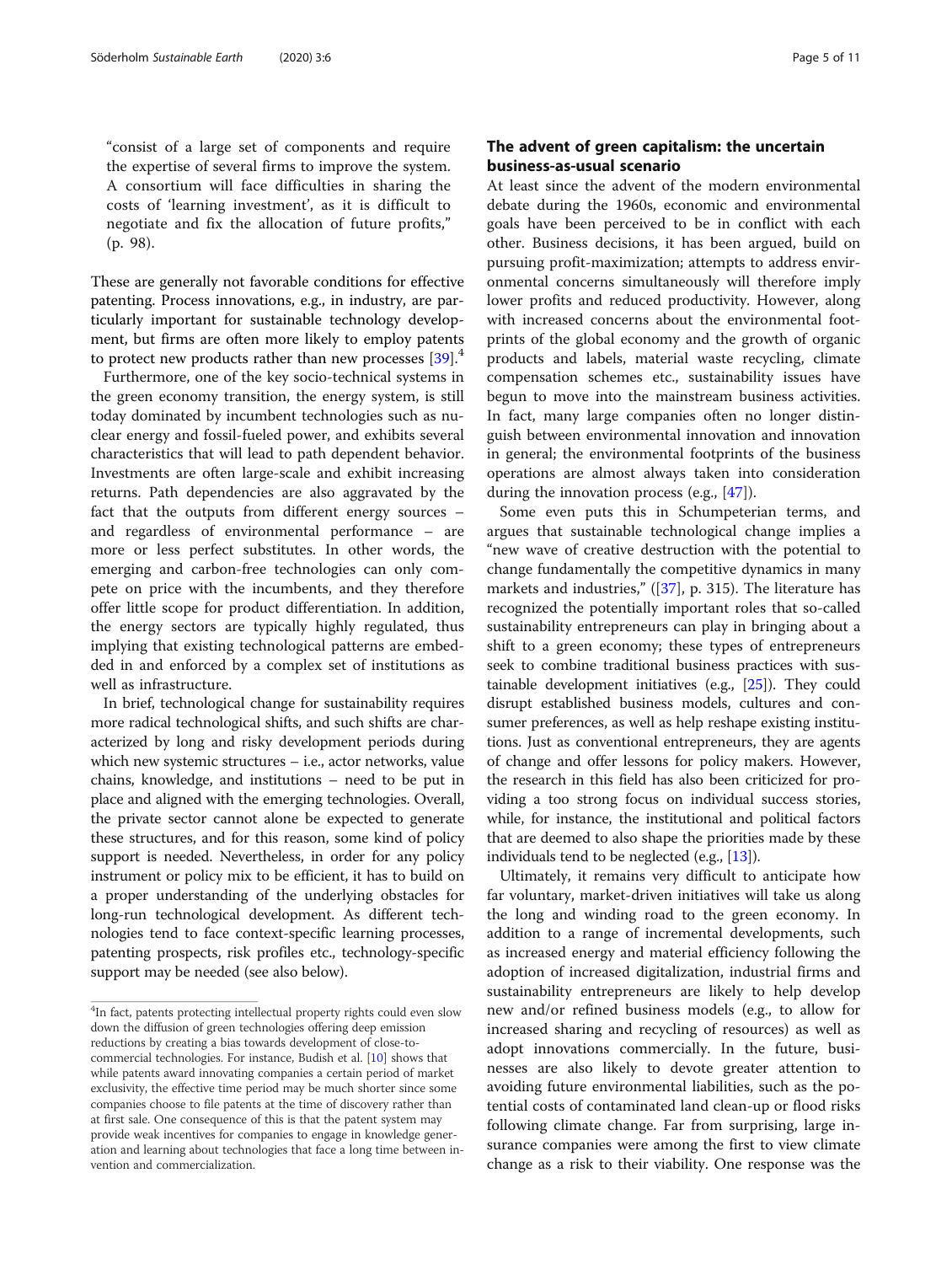development of new financial instruments such as 'weather derivatives' and 'catastrophe bonds' [[35\]](#page-9-0).

In other words, there is an increasing demand for businesses that work across two logics that in the past have been perceived as incompatible: the commercial and the environmental. There are however huge uncertainties about the scope and the depth of green capitalism in this respect. Moreover, the answer to the question of how far the market-driven sustainability transition will take us, will probably vary depending on business sector and on factors such as the availability of funding in these sectors.<sup>5</sup>

As indicated above, there are reasons to assume that in the absence of direct policy support, businesses will not be well-equipped to invest in long-term green technology development. Green product innovations may often be easier to develop and nurture since firms then may charge price premiums to consumers. In fact, many high-profile sustainability entrepreneurs in the world (e.g., Anita Roddick of The Body Shop) have been product innovators. In contrast, green process innovation is more difficult to pursue. It is hard to get consumers to pay premiums for such innovations. For instance, major efforts are needed to develop a carbon-free blast furnace process in modern iron and steel plants (e.g., [[1](#page-9-0)]). And even if this is achieved, it remains unclear whether the consumers will be willing to pay a price premium on their car purchases purely based on the knowledge that the underlying production process is less carbon-intense than it used to be. Moreover, taking results from basic R&D, which appear promising on the laboratory scale, through "the valley of death" into commercial application is a long and risky journey. Process innovations typically require gradual up-scaling and optimization of the production technologies (e.g., [\[29\]](#page-9-0)). For small- and medium-sized firms in particular, this may be a major hurdle.

In brief, the above suggests that it is difficult to anticipate what a baseline scenario of the global economy – i.e., a scenario involving no new policies – would look like from a sustainability perspective. Still, overall it is likely that green capitalism and sustainability entrepreneurship alone may have problems delivering the green economy transition in (at least) two respects. First, due to the presence of knowledge spillovers and the need for long-term risk-taking, the baseline scenario may involve too few radical technology shifts (e.g., in process industries). Second, the baseline scenario is very likely to involve plenty of digitalization and automation, in turn considerably increasing the potential for material and

energy efficiency increases. Nevertheless, due to rebound effects, the efficiency gains resulting from new technologies alone may likely not be enough to address the sustainability challenge. This therefore also opens up the field for additional policy support, and – potentially – a rethinking of the role of the state in promoting sustainable technological change.

## The role of the state: designing appropriate policy mixes

An important task for government policy is to set the appropriate "framework conditions" for the economy. This refers primarily to the legal framework, e.g., immaterial rights, licensing procedures, as well as contract law, which need to be predictable and transparent. Traditional environmental policy that regulates emissions either through taxes or performance standards will remain important, as will the removal of environmentally harmful subsidies (where such exist). The role of such policies is to make sure that the external costs of environmental pollution are internalized in firms' and households' decision-making (e.g., [\[7\]](#page-9-0)). Still, in the light of the challenges discussed above – i.e., controlling diffuse emissions, the need for more fundamental sustainable technological change, as well as the private sector's inability to adequately tackle these two challenges – the role of the state must often go beyond providing such framework conditions. In fact, there are several arguments for implementing a broader mix of policy instruments in the green economy.

In the waste management field, policy mixes may be needed for several reasons. For instance, previous research shows that in cases where diffuse emissions cannot be directly controlled and monitored, a combined output tax and recycling subsidy (equivalent to a deposit-refund system) can be an efficient second-best policy instrument mix (e.g., [\[59\]](#page-10-0)). This would reduce the amount of materials entering the waste stream, while the subsidy encourages substitution of recycled materials for virgin materials.<sup>6</sup> An extended waste management policy mix could also be motivated by the limited incentives for manufacturers of products to consider product design and recyclability, which would decrease the costs of downstream recycling by other firms. This is, though, an issue that often cannot be addressed by traditional policies such as taxes and standards; it should benefit from technological and organizational innovation. Finally, the establishment of efficient markets for recycled materials can also be hampered by different types of information-related obstacles, including byers' inability to assess the quality of mixed waste  $\overline{5}$ The UNFCCC [\[56](#page-10-0)] reports substantial increases in climate-related streams. In such a case, information-based policies based

global finance flows, but these flows are still relatively small in the context of wider trends in global investment. They are even judged to be insufficient to meet the additional financing needs required for adaptation to the climate change that cannot be avoided.

<sup>&</sup>lt;sup>6</sup>If the tax is assessed per pound of intermediate material produced, it will also give producers the incentive to supply lighter-weight products.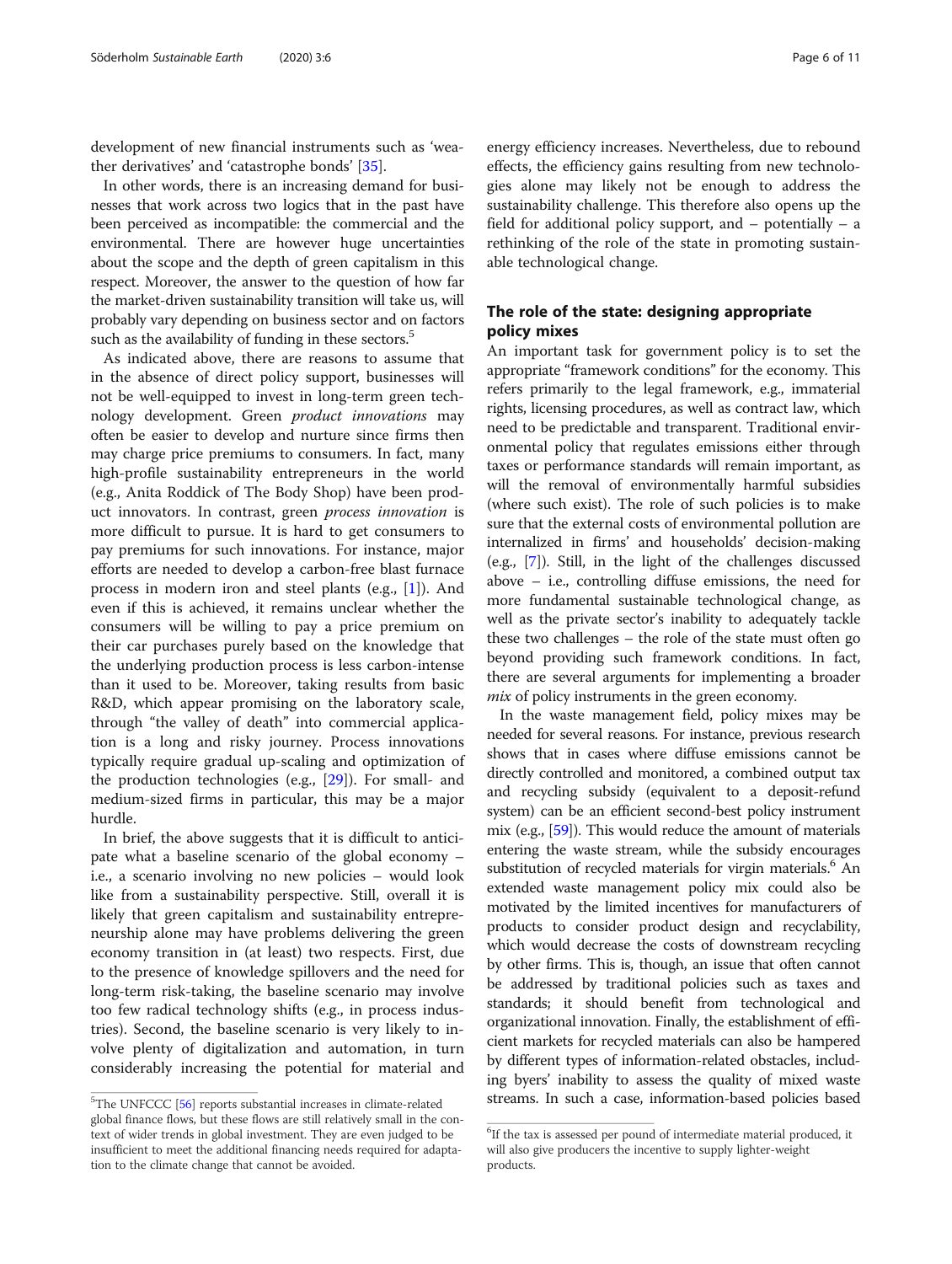on, for instance, screening requirements at the waste sites could be implemented (e.g., [\[46\]](#page-10-0)).

At a general level, fostering green technological development, not least radical innovation, must also build on a mix of policies. The literature has proposed an innovation policy mix based on three broad categories of instruments (see also [\[36,](#page-9-0) [51,](#page-10-0) [52\]](#page-10-0)):

- 1. Technology-push instruments that support the provision of basic and applied knowledge inputs, e.g., through R&D grants, patent protection, tax breaks etc.
- 2. Demand-pull instruments that encourage the formation of new markets, e.g., through deployment policies such as public procurement, feed-in tariffs, quotas, etc.
- 3. Systemic instruments that support various functions operating at the innovation system level, such as providing infrastructure, facilitating alignment among stakeholders, and stimulating the development of goals and various organizational solutions.

A key role for a green innovation policy is to support the development of generic technologies that entrepreneurial firms can build upon [\[50\]](#page-10-0). Public R&D support and co-funding of pilot and demonstration plants help create variation and permit new inventions to be verified, optimized and up-scaled. As noted above, there is empirical support for public R&D funding of green technology development, as underinvestment due to knowledge spillovers might be particularly high for these technologies.

As the technology matures, though, it must be tested in a (niche) market with real customers, and the state will often have to create the conditions for private firms to raise long-term funding in areas where established financial organizations are not yet willing to provide sufficient funds. For instance, in the renewable energy field, this has been achieved by introducing feed-in tariffs or quota schemes for, for instance, wind power and solar PV technology (e.g., [[16](#page-9-0)]). Finally, well-designed systemic instruments will have positive impacts on the functioning of the other instruments in the policy mix; while technology-push and demand-pull instruments are the engines of the innovation policy mix, the systemic instruments will help that engine run faster and more efficiently.

The implementation of the above policy mixes will be associated with several challenges, such as gaining political acceptability, identifying the specific designs of the policy instruments, and determining how these instruments can be evaluated. All these issues deserve attention in future research. Still, here we highlight in particular the need for policies that are technologyspecific; i.e., in contrast to, for instance, pollution taxes or generic R&D subsidies they promote selected technological fields and/or sectors. Based on the above discussions one can point out two motives for relying on technology-specific instruments in promoting sustainable technological change: (a) the regulations of diffuse emissions can often not target diffuse emissions directly – at least not without incurring excessively high monitoring costs; and (b) the need to promote more radical environmental innovations.

The innovation systems surrounding green energy technology tend to be technology-specific. Different technologies are exposed to unique and multi-dimensional growth processes, e.g., in terms of bottlenecks, learning processes, and the dynamics of the capital goods industries [\[34](#page-9-0)]. The nature of the knowledge spillovers and the long-term risks will also differ as will the likelihood that green technologies suffer from technological lock-in associated with incumbent technology (e.g., [\[38](#page-9-0)]). For instance, the technological development process for wind power has been driven by turbine manufacturers and strong home markets, while equipment suppliers and manufacturers that own their own equipment have dominated solar PV development [[32\]](#page-9-0).

Clearly, technology-specific policies are difficult to design and implement; regulators typically face significant information constraints and their decisions may also be influenced by politico-economic considerations such as bureaucratic motives, and lobby group interests. Moreover, the prospects for efficient green technology-specific policies may likely also differ across jurisdictions; some countries will be more likely to be able to implement policies that can live up to key governing principles such as accountability, discipline and building on arms-length interactions with the private sector. As noted by Rodrik [[50](#page-10-0)], "government agencies need to be embedded in, but not in bed with, business," (p. 485).

The above begs the question whether the governance processes at the national and the supra-national levels (e.g., the EU) are in place to live up to a more proactive and transformative role for the state. Newell and Paterson [[45\]](#page-10-0) argue that such a state needs to balance two principles that have for long been seen as opposed to one another. These are, one the one hand, the empowerment of the state to actively determine priorities and, on the other, "providing citizens with more extensive opportunities to have a voice, to get more involved in decision-making processes, and to take on a more active role in politics," (p. 209). The latter issue is further addressed also in the next section.

In brief, the climate and environmental challenges facing society today require a mix of policy instruments, not least because the barriers facing new sustainable technology are multi-faceted and often heterogeneous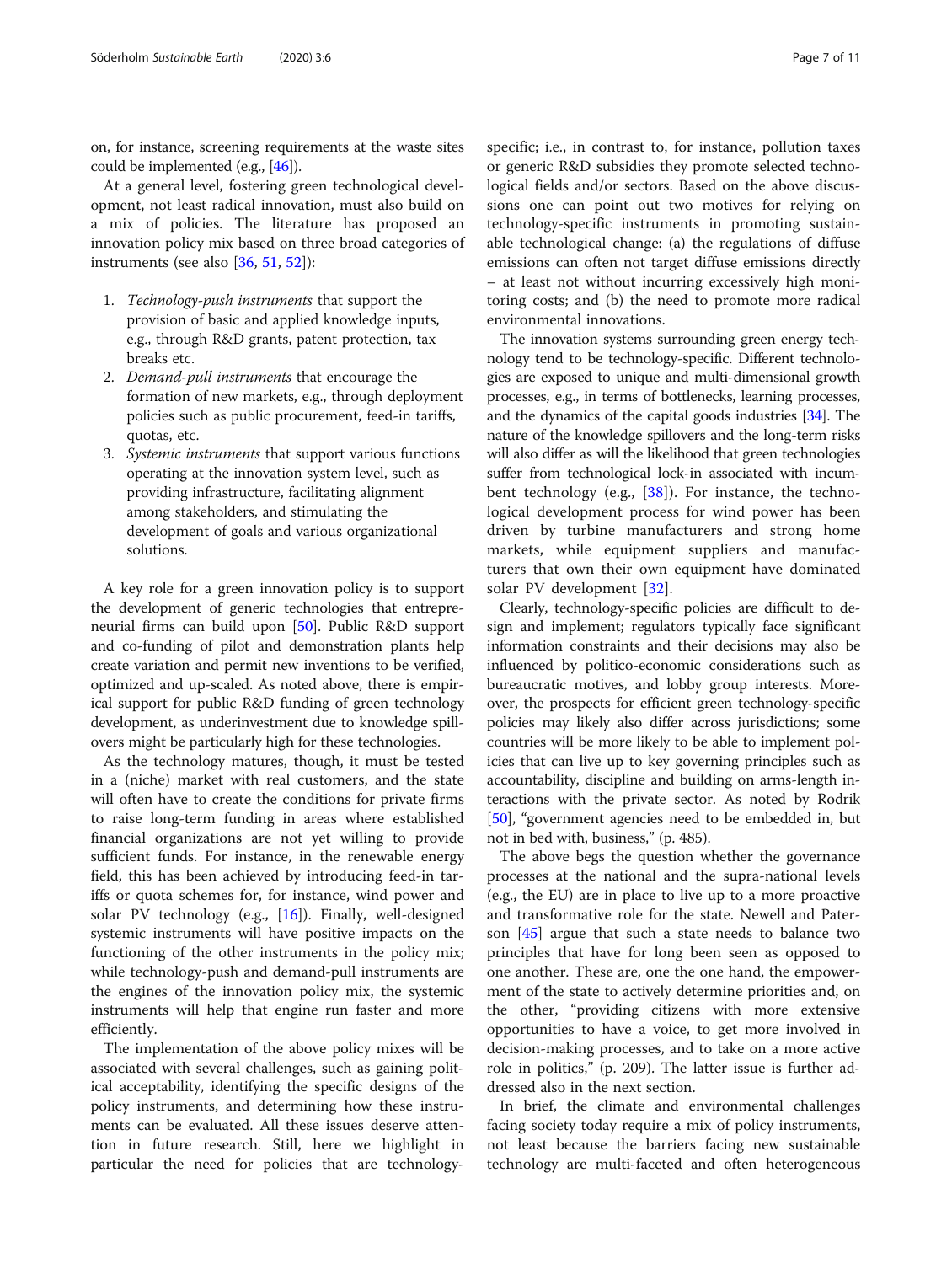across technologies. Supporting green innovation should build on the use of technology-specific policies as complements to traditional environmental policies. This in itself poses a challenge to policy-making, and requires in-depth understanding of how various policy instruments interact as well as increased knowledge about the institutional contexts in which these instruments are implemented.

## Dealing with distributional concerns and impacts

The transition to a green economy, including technological change, affects the whole of society. It is therefore necessary to not only optimize the performance of the new technologies and identify efficient policies; the most significant distributional impacts of technological change must also be understood and addressed. All societal changes involve winners and losers, and unless this is recognized and dealt with, the sought-after green transition may lack in legitimacy across various key groups in society. Bek et al. [\[6](#page-9-0)] provide an example of a green economy initiative in South Africa – the so-called Working for Water (WfW) program – that has failed to fully recognize the social aspects of the program goals.

This challenge concerns different dimensions of distributional impacts. One such dimension is how households with different income levels are affected. Economics research has shown that environmental policies in developed countries, not least taxes on pollution and energy use, tend to have regressive effects [[22](#page-9-0)], thus implying that the lowest-income households are generally most negatively affected in relative terms. Such outcomes may in fact prevail also in the presence of policies that build on direct support to certain technological pathways. For instance, high-income households are likely to benefit the most from subsidies to solar cells and electric cars, this since these households are more likely to own their own house as well as to be more frequent car buyers. Of course, technological change (e.g., digitalization, automation etc.), including that taking place in green technology, may also have profound distributional impacts in more indirect ways, not the least through its impacts on the labor market (e.g., wages. Work conditions) (e.g., [\[3\]](#page-9-0)).

The regional dimension of sustainable development is also important (e.g.,  $[26]$ ). One challenge in this case is that people increasingly expect that any green investments taking place in their own community (e.g., in wind power) should promote regional growth, employment and various social goals. The increased emphasis on the distributional effects at the regional level can also be attributed to the growing assertion of the rights of people (e.g., indigenous rights), and increased demands for direct participation in the relevant decision-making processes. However, new green technology may fail to generate substantial positive income and employment

impacts at the local and regional level. For instance, one factor altering the renewable energy sector's relationship with the economy has been technological change. A combination of scale economies and increased capital intensity has profoundly increased the investment capital requirements of facilities such as wind mill parks and biofuel production facilities. The inputs into modern green energy projects increasingly also have to satisfy high standards in terms of know-how, and these can therefore not always be supplied by local firms (e.g., [[18\]](#page-9-0)). Indeed, with the implementation of digital technology, the monitoring of, say, entire wind farms can today be done by skilled labor residing in other parts of the country (or even abroad).

Ignoring the distributional effects of sustainable technological change creates social tensions, thereby increasing the business risks for companies and sustainability entrepreneurs. Such risks may come in many forms. For instance, reliability in supply has become increasingly important, and customers will generally not be very forgiving in the presence of disruptions following the emergence of tense community relations. Furthermore, customers, fund managers, banks and prospective employees do not only care about the industry's output, but increasingly also about *how* the products have been produced.

In fact, while the economies of the world are becoming more integrated, political trends are pointing towards a stronger focus on the nation state and even on regional independence. If anything, this will further complicate the green economy transition. Specifically, it will need to recognize the difficult trade-offs between efficiency, which typically do require international coordination (e.g., in terms of policy design, and R&D cooperation), and a fair distribution of benefits and costs, which instead tends to demand a stronger regional and local perspective.

In brief, the various distributional effects of sustainable technological change deserve increased attention in both scholarly research and the policy domain in order to ensure that this change emerges in ways that can help reduce poverty and ensure equity. These effects may call for an even broader palette of policies (e.g., benefitsharing instruments, such as regional or local natural resource funds, compensation schemes, or earmarked tax revenues), but they also call for difficult compromises between efficiency and fairness.

#### Conclusions and avenues for future research

The scope and the nature the societal challenges that arise as a consequence of the climate and environmental hazards are complex and multi-faceted, and in this article we have focused on five important challenges to sustainable technological change. These challenges are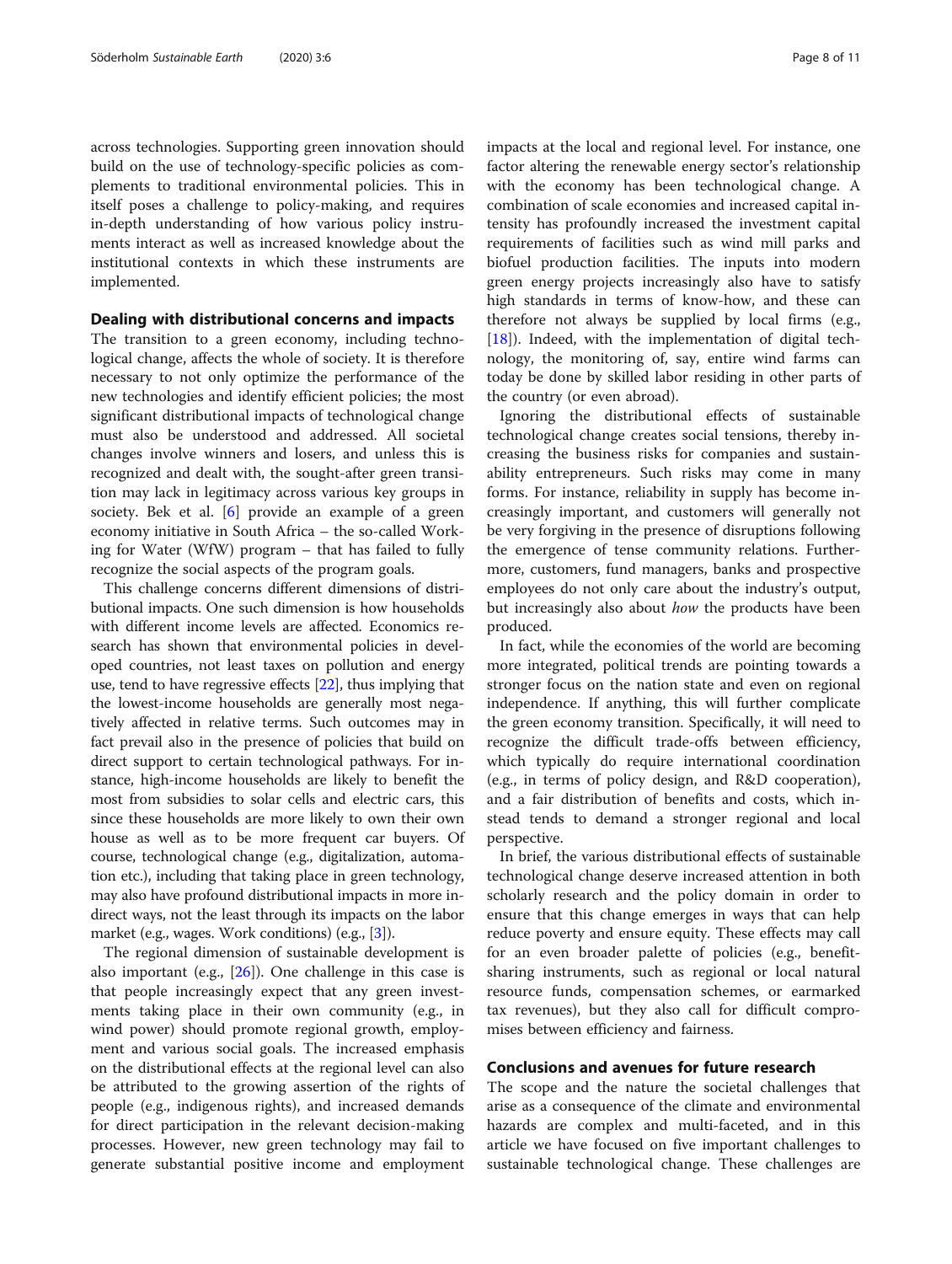generic, and should be a concern for most countries and regions, even though the specific solutions may differ depending on context. In this final section, we conclude by briefly discussing a number of implications and avenues for future research endeavors.<sup>7</sup> These knowledge gaps may provide important insights for both the research community as well as for policy makers and officials.

It should be clear that understanding the nature of – as well as managing – socio-technical transitions represents a multi-disciplinary research undertaking. Collaborations between natural scientists and engineers on the one hand and social scientists on the other are of course needed to translate environmental and technical challenges into societal challenges and action. In such collaborative efforts, however, it needs to be recognized that technological change is not a linear process; it entails phases such as concept development, pilot and demonstration projects, market formation and diffusion of technology, but also with important iterations (i.e., feedback loops) among all of these phases. It should be considered how bridges between different technical and social science disciplines can be built, this in order to gain a more in-depth understanding of how technology-specific engineering inventions can be commercialized in various institutional contexts. Transition studies, innovation and environmental economics, as well the innovation system and the innovation management literatures, among others, could help provide such bridges. Other types of systems studies, e.g., energy system optimization modeling, will also be important.

In addition to the above, there should also be an expanded role for cross-fertilization among different social sciences, e.g., between the economics, management and political science fields and between the research on sustainability entrepreneurs and transition studies (see also [[26\]](#page-9-0)). This could help improve the micro-foundations of, for instance, innovation system studies, i.e., better understanding of companies' incentives, drivers etc., but also stress the need for considering socio-technical systems in the management research. For instance, the focus on individual heroes that pervades much of the entrepreneurship literature may lead to a neglect of the multiple factors at work and the role of framework conditions such as institutions (e.g., legal rules, norms) and infrastructure at the national and local scales. Better integration of various conceptual perspectives on green business and innovation could generate less uncertain business-as-usual scenarios.

The discussions in this article also suggest that green innovation in the *public sector* should be devoted more attention in future research. This could, of course, focus on various institutional and organizational innovations in the form of new and/or revised policy instrument design. The challenges involved in designing and implementing technology-specific sustainability policies, typically referred to as green industrial policies [\[50\]](#page-10-0), tend to require such innovation (e.g., to increase transparency, and avoid regulatory capture). These policies are essentially processes of discovery, both by the state and the industry, rather than a list of specific policy instruments. This implies learning continuously about where the constraints and opportunities lie, and then responding to these.

The risk associated with regulatory capture is one issue that deserves increased attention in future research, including how to overcome such risks. Comparisons of green industrial policies across countries and technological fields – as well as historical comparative studies – could prove useful (e.g.,  $[8]$  $[8]$ ). How different policies interact as well as what the appropriate level of decision-making power is, are also important questions to be addressed. Of course, given the context-specificity of these types of policies, such research must also address the issue of how transferable innovation and sustainable practices are from one sociotechnical and political context to another.

Moreover, the growing importance of diffuse emissions also requires green innovation in the public sector. Specifically, implementing environmental regulations that are close to damages demand specific monitoring technologies that can measure pollution levels. The development of new technologies – which, for instance, facilitates cheap monitoring of emissions – ought to be promoted, but it is quite unclear who has the incentive to promote and undertake such R&D activities. Similar concerns can be raised about the innovations that permit consumers to better assess the environmental footprints of different products and services (e.g., [\[21](#page-9-0)]). Private firms cannot be expected to pursue these types of green innovations intensively. Nevertheless, governments often spend substantial amounts on funding R&D on pollution abatement technology, but less frequently we view government programs funding research on technologies that can facilitate policy enforcement and environmental monitoring.

Finally, the green economy transition should also benefit from research that involves various impact evaluations, including methodological innovation in evaluation studies. This concerns evaluations of the impacts of important baseline trends, e.g., digitalization and automation, globalization versus nationalization, etc., on environmental and distributional outcomes but also on the prospects for green innovation collaborations and various circular economy-inspired business models. Such

 $7$ See also Future Earth  $[23]$  $[23]$  $[23]$  for a comprehensive list of priorities for a global research sustainability agenda.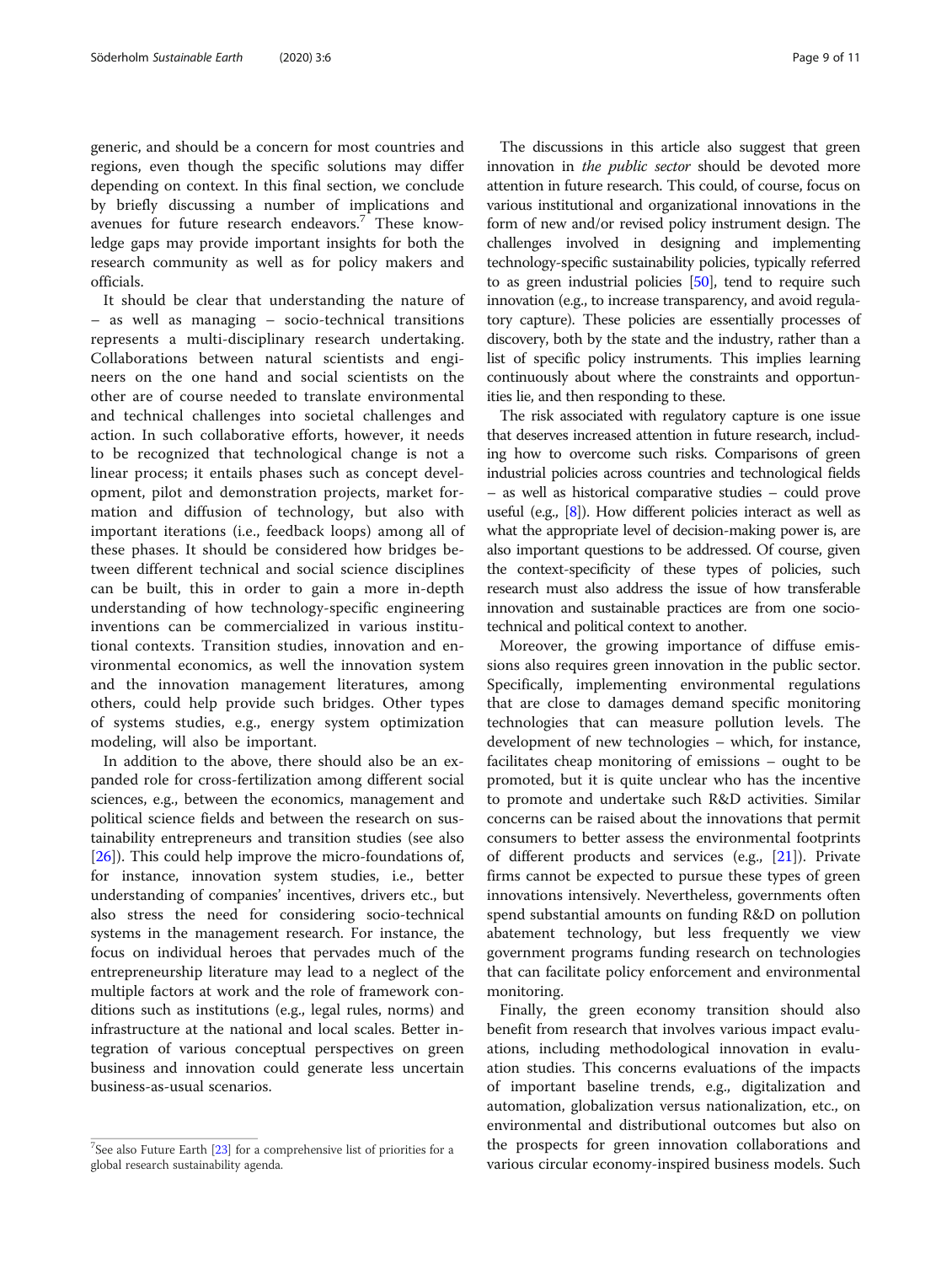<span id="page-9-0"></span>evaluations could be particularly relevant for understanding possible future pathways for the greening – and de-carbonization – of key process industries. Clearly, there is also need for improved evaluations of policy instruments and combinations of policies. With an increased emphasis on the role of technology-specific policies, such evaluations are far from straightforward. They must consider the different policies' roles in the innovation systems, and address important interaction effects; any evaluation must also acknowledge the policy learning taking place over time.

#### Acknowledgements

Financial support from Nordforsk (the NOWAGG project) is gratefully acknowledged, as are valuable comments on earlier versions of the manuscript from Åsa Ericson, Johan Frishammar, Jamil Khan, Annica Kronsell, one anonymous reviewer and the Editor. Any remaining errors, however, reside solely with the author.

#### Authors' contributions

Single-authored article. The author(s) read and approved the final manuscript.

#### Funding

Financial support from Nordforsk and the NOWAGG project on Nordic green growth strategies is gratefully acknowledged. Open access funding provided by Lulea University of Technology.

### Availability of data and materials

Not applicable.

Ethics approval and consent to participate Not applicable.

#### Consent for publication

Not applicable.

#### Competing interests

The authors declare that they have no competing interests.

## Received: 24 July 2019 Accepted: 5 January 2020 Published online: 22 June 2020

#### References

- 1. Åhman M, Nilsson LJ, Johansson B. Global climate policy and deep decarbonization of energy-intensive industries. Clim Pol. 2017;17(5):634–49.
- 2. Arthur WB. Competing technologies, increasing returns, and lock-in by historical small events. Econ J. 1989;99:116–31.
- Avent R. The wealth of humans: work, power, and status in the twenty-first century. London: St. Martin's Press; 2016.
- 4. Barbier E. How is the global green new deal going? Nature. 2010;464:832–3.
- 5. Bartelmus P. The future we want: green growth or sustainable development? Environ Dev. 2013;7:165–70.
- 6. Bek D, Nel E, Binns T. Jobs, water or conservation? Deconstructing the green economy in South Africa's working for water programme. Environ Dev. 2017;24:136–45.
- 7. Bennear LS, Stavins RN. Second-best theory and the use of multiple policy instruments. Environ Resour Econ. 2007;37:111–29.
- 8. Bergquist AK, Söderholm K, Kinneryd H, Lindmark M, Söderholm P. Command-and-control revisited: environmental compliance and technological change in Swedish industry 1970–1990. Ecol Econ. 2013; 85:6–19.
- Brynjolfsson E, Hitt LM. Computation: information technology, organizational trans-formation and business performance. J Econ Perspect. 2000;14:23–48.
- 10. Budish E, Roin BN, Williams H. Do firms underinvest in long-term research? Evidence from cancer clinical trials. Am Econ Rev. 2015;105(7):2044–85.
- 11. Calcott P, Walls M. Waste, recycling, and 'design for environment': roles for markets and policy instruments. Resour Energy Econ. 2005;27(4):287–305.
- 12. Ciscar J-C, Saveyn B, Soria A, Szabo L, Van Regemorter D, Van Ierland T. A comparability analysis of global burden sharing GHG reduction scenarios. Energy Policy. 2013;55:73–81.
- 13. Cohen B. Sustainable valley entrepreneurial ecosystems. Bus Strateg Environ. 2006;15(1):1–14.
- 14. David P. The computer and the dynamo: an historical perspective. Am Econ Rev. 1990;80:355–61.
- 15. Dechezleprêtre A, Glachant M, Mohnen M. Knowledge spillovers from clean and dirty technologies: a patent citation analysis. Working paper no. 135. London: Grantham Research Institute on Climate Change and the Environment; 2017.
- 16. Del Rio P, Bleda M. Comparing the innovation effects of support schemes for renewable electricity technologies: a function of innovation approach. Energy Policy. 2012;50:272–82.
- 17. Eggert RG, editor. Mining and the environment: international perspectives on public policy. Washington, DC: Resources for the Future; 1994.
- 18. Ejdemo T, Söderholm P. Wind power, regional development and benefit-sharing: the case of northern Sweden. Renew Sust Energ Rev. 2015;47:476–85.
- 19. European Commission. Closing the loop an EU action plan for the circular economy. Brussels: COM (2015) 614 final; 2015.
- 20. European Environment Agency (EEA). Circular by design. Copenhagen: Products in the Circular Economy; 2017.
- 21. Federal Ministry of Education and Research. Green economy research agenda. Bonn: German Government; 2015.
- 22. Fullerton D. Six distributional effects of environmental policy. CESifo working paper 3299. Germany: Ifo Institute – Leibniz Institute for Economic Research at the University of Munich; 2010.
- 23. Future Earth. Strategic research agenda 2014. Priorities for a global sustainability research strategy. Paris: International Council for Science (ICSU); 2014.
- 24. Geels FW. From sectoral systems of innovation to socio-technical systems: insights about dynamics and change from sociology and institutional theory. Res Policy. 2004;33:897–920.
- 25. Gibbs D. Sustainability entrepreneurs, Ecopreneurs and the development of a sustainable economy. Greener Manag Int. 2009;51:63–78.
- 26. Gibbs D, O'Neill K. Future green economies and regional development: a research agenda. Reg Stud. 2017;51(1):161–73.
- 27. Greening LA, Greene DL, Difiglio C. Energy efficiency and consumption the rebound effect – a survey. Energy Policy. 2000;28(6–7):389–401.
- 28. Harford T. Fifty things that made the modern economy. London: Little, Brown; 2017.
- 29. Hellsmark H, Frishammar J, Söderholm P, Ylinenpää H. The role of pilot and demonstration plants in technology development and innovation policy. Res Policy. 2016;45:1743–61.
- 30. Heshmati A. A review of the circular economy and its implementation. Int J Green Econ. 2017;11(3/4):251–88.
- 31. Heshmati A. An empirical survey of the ramifications of a green economy. Int J Green Econ. 2018;12(1):53–85.
- 32. Huenteler J, Schmidt T, Ossenbrink J, Hoffman V. Technology life-cycles in the energy sector – technological characteristics and the role of deployment for innovation. Technol Forecast Soc Chang. 2016;104:102–21.
- 33. International Energy Agency (IEA). Ensuring green growth in a time of economic crisis: the role of energy technology. Siracusa: IEA; 2009.
- 34. Jacobsson S, Bergek A. Innovation system analyses and sustainability transitions: contributions and suggestions for research. Environ Innov Soc Transit. 2011;1:41–57.
- 35. Kirby P, O'Mahony T. The political economy of the low-carbon transition. Pathways beyond techno-optimism. London: Palgrave McMillan; 2018.
- 36. Kivimaa P, Kern F. Creative destruction or mere niche support? Innovation policy mixes for sustainability transitions. Res Policy. 2016;45(1):205–17.
- 37. Larson AL. Sustainable innovation through an entrepreneurship lens. Bus Strateg Environ. 2000;9:304–17.
- 38. Lehmann P, Söderholm P. Can technology-specific deployment policies be cost-effective? The case of renewable energy support schemes. Environ Resour Econ. 2018;71:475–505.
- 39. Levin RC, Klevoriek AK, Nelson RR, Winter SG. Appropriating the returns from industrial research and development. Brook Pap Econ Act. 1987;3:783–820.